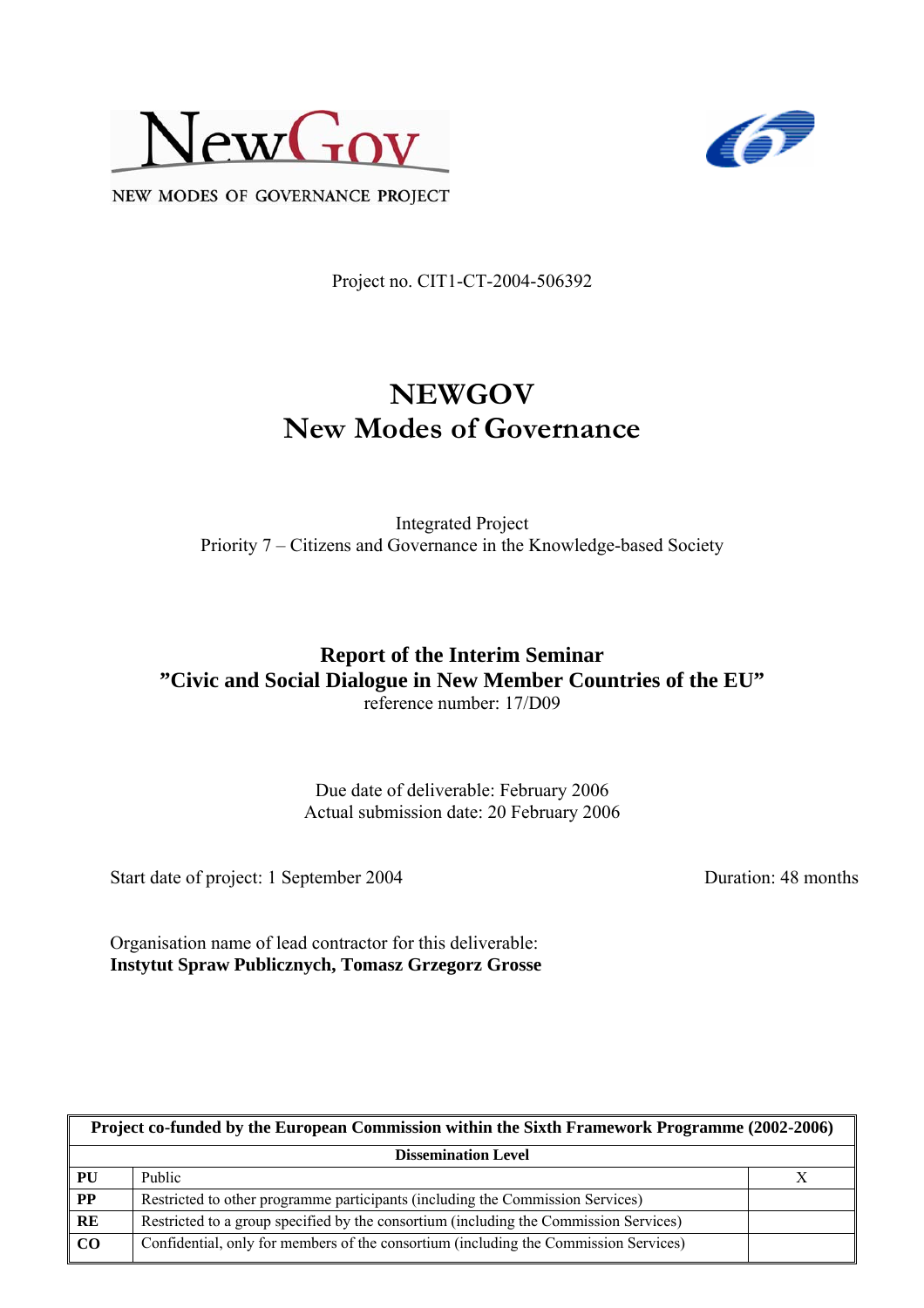### **Summary**

The Interim Seminar was organized by the Institute of Public Affairs on 20 February 2006. The reason to hold the seminar was to conclude the first part of the research conducted by a team of international researchers within the NEWGOV project. The new mode examined was social dialogue. Researchers from Poland, Lithuania and Estonia gathered to discuss their research findings with scientists from outside of the team, both from the NEWGOV consortium and outside.

# **Contents**

# **Table of Figures and Graphs**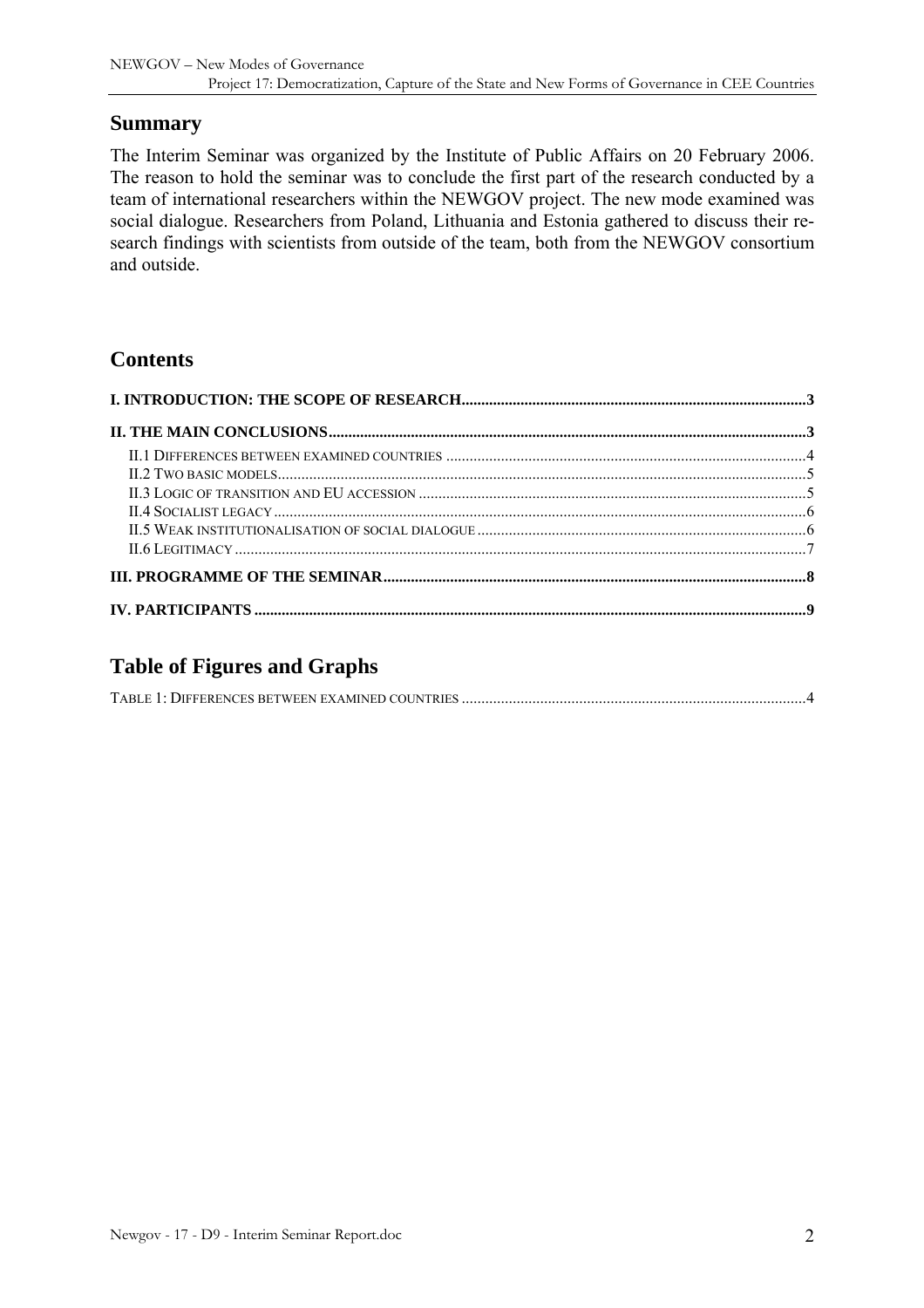# <span id="page-2-0"></span>**I. Introduction: The scope of research**

The research co-ordinated by the Institute of Public Affairs was conducted in three new Member States: Poland, Lithuania, and Estonia. The first stage of research was devoted to the analysis of the new modes of governance related to the introduction of the social dialogue institutions. The definition of social dialogue proposed in the research refers to the socioeconomic issues, in particular to the regulation of the labour market, industrial relation, government social policy, etc. The research focused on the national institution of the tri-partite dialogue in the above mentioned countries.

The initial stage has consisted in the specification of research objectives and the elaboration of the methodology, research schedule, and the researchers' tasks. Concurrently, there was prepared three background papers. The first one describes social dialogue in the European  $\text{Union}^1$  $\text{Union}^1$ . It presents model solutions referring to social dialogue at the European level as well as social dialogue institutions in the selected 'old' Member States. The second background paper<sup>[2](#page-2-2)</sup> examines the social dialogue in the countries that witnessed political transformation (Polish case). It gives special consideration to the functioning of the tri-partite commission. The third background paper<sup>[3](#page-2-3)</sup> presents application of the state capacity concept to the situation of the new member countries and European Union. During the meeting were presented main conclusions and deliverables<sup>[4](#page-2-4)</sup> of this stage of research.

### **II. The main conclusions**

- The analysis proves that the effectiveness of social dialogue measured by the number of reached and enforced agreements depends on three intertwined factors: (1) the state model binding in the given country; (2) political and administrative culture; (3) quality of institutional solutions that shape social dialogue.
- Socialist legacies largely distort the introduction of new modes of governance: e.g. the tradition of centrality of state, the overwhelming dominance of political parties, low standards of policy-making process (accountaiblity, transparency, lack of coordiantion), underdeveloped civic sector.
- The implementation of NMGs is slowed down by the radical logic and system of transition, e.g. democracy as the unconditional rule of elected officials, totaly free market as a solution to all social problems, the belief in the 'return to the West' as formal transposition of norms and practices etc.
- The introduction of new modes of governance is slowed down by the defficiencies of transition process: NMGs are introduced amidst the conflict between the logic of

<span id="page-2-1"></span><sup>1</sup> T. G. Grosse (2005): *Social and civic dialogue in European Union and western European countries*, background paper.

<span id="page-2-2"></span><sup>2</sup> O. Napiontek (2005*): Social dialogue in Poland*, background paper.

<span id="page-2-3"></span><sup>3</sup> T. G. Grosse (2005): *State capacity in new EU member countries and European Union,* background paper*.*

<span id="page-2-4"></span><sup>4</sup> T. G. Grosse (2005): *Democratization, Capture of the State and New Forms of Governance in CEE countries, Inception Report*; M. Fałkowski (2005): *Tripartite Commission, Effectiveness, Legitimacy and Pathologies of Weak State, Case study Report Poland*; R. Stafejeva (2005): *Tripartite Commission, Effectiveness, Legitimacy and Pathologies of Weak State, Case study Report Lithuania*; E. Sootla (2005): *Tripartite Commission, Effectiveness, Legitimacy and Pathologies of Weak State, Case study Report Estonia*; O. Napiontek, M. Fałkowski (2005): *Civic Dialogue in Poland. Consultations of the Draft of the National Development Plan 2007–2013*, T. G. Grosse (2006): *New Methods of Governance in New European Union Member States. A report on social dialogue in selected European Union countries*.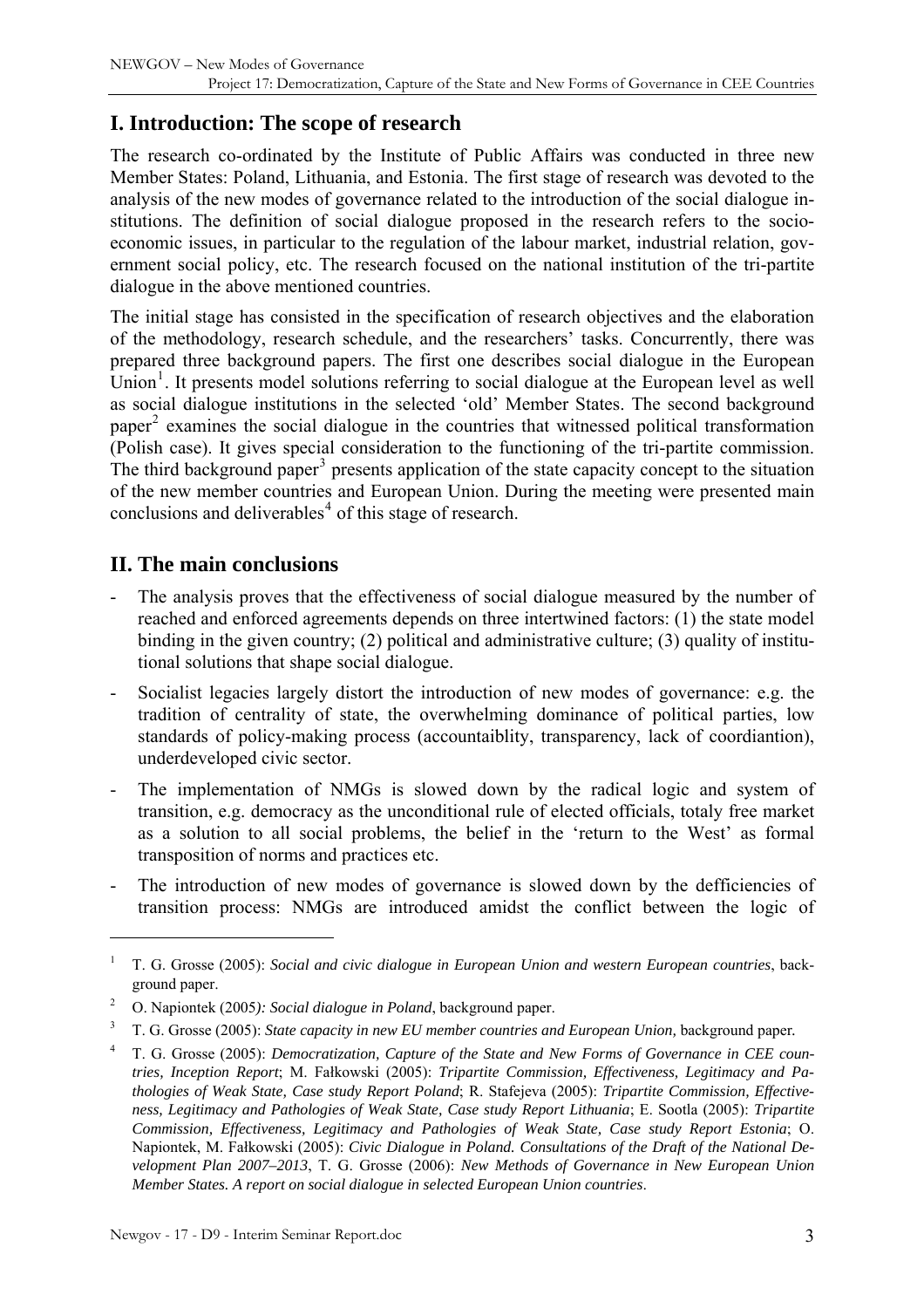<span id="page-3-0"></span>democracy (legitimacy) versus the logic of (bureaucratic and market) efficiency, intensive and extensive reforms are bringing about reform fatigue and 'hunger' for central directives, power distribution issues dominate political agenda and respectively structure political relations (adversarialism) – which hinders typical governance values (accountability, transparency, consensus etc.).

#### **II.1 Differences between examined countries**

Differences between Lithuanian social dialogue and the experiences of the other two countries lie in the following reasons: (1) different capitalist institutions introduced in those countries and preferred attitudes with respect to the directions of economic transformations; (2) different political and administrative culture; (3) different quality of dialogue institutionalization. Building *liberal market capitalism* in Estonia and Poland is less favourable to the effectiveness of dialogue institutions. More favourable are solutions relating to the *coordinated model*, as shown by the Lithuanian example. Our study shows differences in political and administrative culture, which influence the effectiveness of dialogue institutions. For example, in Poland exists *culture of negative dialogue* which reinforces the rivalry between social partners and diminishes possibility to make compromise. In Lithuania, the *culture of consensus* is an important factor influencing the functioning of that institutions. Furthermore, the shape of institutions that organize social-dialogue activities has a direct impact on the effectiveness of concluded agreements. Certain solutions have the purpose of channelling discussions at the forum of the tripartite institution for the purpose of encouraging the parties to search for an agreement within its framework. Institutions can also hinder conclusion of agreements and cause an "ejection" of social partners outside the tripartite convention.

|                              | Poland                                                                                                | Lithuania                                                       | <b>Estonia</b>                                                                                              |
|------------------------------|-------------------------------------------------------------------------------------------------------|-----------------------------------------------------------------|-------------------------------------------------------------------------------------------------------------|
| <b>Independent Variables</b> |                                                                                                       |                                                                 |                                                                                                             |
| Dominant state model         | <i>administrative state</i><br>model                                                                  | <i>administrative state</i><br>model                            | <i>administrative state</i><br>model                                                                        |
| Capitalist institutions      | hybrid institutions with<br>tendency to <i>market</i><br>capitalism                                   | coordinated model<br>with <i>Nordic model</i> in-<br>stitutions | market (liberal) model                                                                                      |
| Political and adminis-       | culture of negative dia-                                                                              | culture of consensus,                                           | Domination of political<br>( <i>majoritarian</i> ) institu-<br>tions over social dia-<br>logue institutions |
| <i>trative culture</i>       | logue,                                                                                                | lack of politicization of<br>social dialogue institu-<br>tions  |                                                                                                             |
|                              | strong politicization of<br>social partners; politi-<br>cization of social dia-<br>logue institutions |                                                                 |                                                                                                             |
| Institutionalization         | institutions which hin-<br>der agreements,                                                            | institutions which hin-<br>der agreements                       | institutions which en-<br>courage agreements                                                                |
|                              | vicious circle that<br>weakens dialogue                                                               |                                                                 |                                                                                                             |
| <b>Dependent Variable</b>    |                                                                                                       |                                                                 |                                                                                                             |
| Effectiveness                | low                                                                                                   | highest                                                         | low                                                                                                         |

#### **Table 1: Differences between examined countries**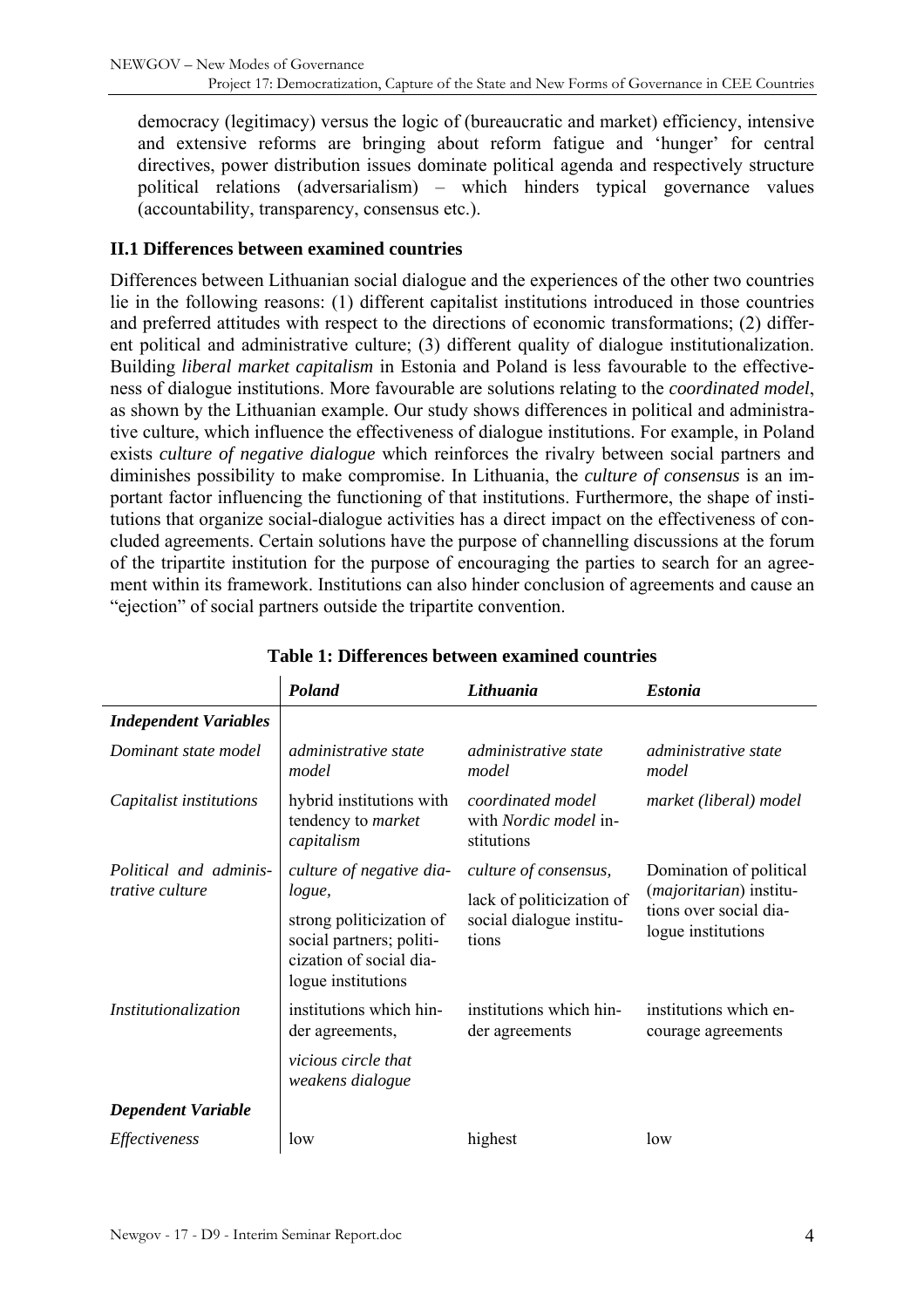#### <span id="page-4-0"></span>**II.2 Two basic models**

The starting point for analysis was the differentiation between two state models that apply to relations between state administration and civic society. In the *administrative state model*, we are dealing with a model of a state reduced primarily to the dimension of state administration structures directly engaged in the performance of particular social-area activities. In the second, *network state model*, the state is treated as a network of institutions within the framework of which state administration is one of several subjects co-participating in the performance of public policies. Public policies in this model are a result of interactions within the network of social co-operation and to a large degree constitute a product of the activity of the civic society.

Application of Max Weber's ideal-type methodology<sup>[5](#page-4-1)</sup> to the analysis of social dialogue in new member countries has shown not only persistence of old methods of management. It has demonstrated different concepts of *state capacity*<sup>[6](#page-4-2)</sup> in both models, diverse role of state administration and social partners, as well as different functionality of social dialogue institutions in relation to *strength/weakness of the state*. In network model strength of the state is based on the institutional quality and effectiveness of social dialogue. Consequently, state capacity in the network state model requires strong and autonomous non-governmental organizations and effective institutions tasked with bridging administration and social partners. In administrative state model social dialogue institutions are considered reducing effectiveness of public policies and weakening state capacity. Therefore functionality of social dialogue is limited to a situation of weakness of government, when those institutions are instrumentally used to support government policies or popularity of politicians.

#### **II.3 Logic of transition and EU accession**

The state model impacts the way by which new modes of governance involving social dialogue are implemented in practical activities of state administration in EEC countries. Instead of changing it toward the network model, they are absorbed by the administrative model. This is partly associated with the peculiar period in the transformation process which requires strong political and administrative leadership and, consequently, favours familiar solutions of the administrative model rather than experimentation with a new one. Therefore, a strong state which is efficient in using traditional (old) modes of governance conditions successful systemic transformations. This is particularly important when a country moves from socialist to capitalist economy and tries to successfully join the global economic system. However, does this rule also apply to democratization of the state and social participation in administrative works? As the analysis has shown, new modes of governance transferred from highly developed countries where can function well in the network model but cannot offset the weaknesses of an administrative state model. This may mean that a successful application of new modes of governance involving social dialogue requires not only a reinforcement of state capacity but also development and preservation of the network state paradigm.

A change of the state model toward the network one in CEE countries would conform to the paradigm of new modes of governance which have grown in matured democracies with well developed civic societies. However, systemic transformations require imposing quick, multifaceted and socially painful reforms. Meanwhile, European integration necessitates the adop-

<span id="page-4-1"></span><sup>5</sup> M. Weber (1949): *The Objectivity of the Sociological and Social-Political Knowledge*, in: M. Weber, *On The Methodology Of The Social Sciences*, Free Press, New York.

<span id="page-4-2"></span><sup>6</sup> *World* Development *Report 1997. The State in a Changing World*. The World Bank and Oxford University Press, Oxford – New York 1997, s. 77, T. G. Grosse (2005): *State capacity… ibid.*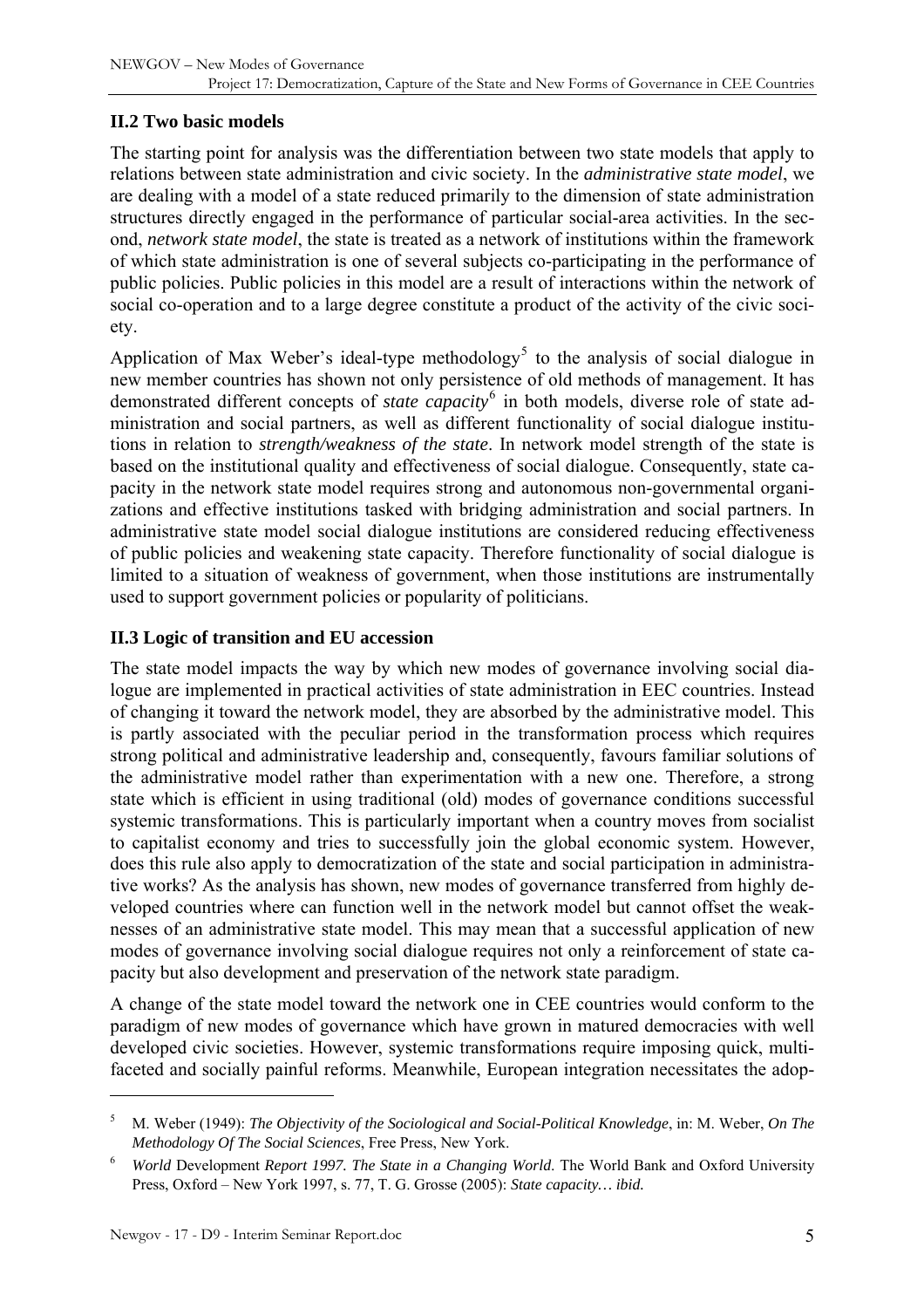<span id="page-5-0"></span>tion of a vast range of European legislation in a short time, essentially without any possibility of modifying it to fit local social conditions. This is why weakening social dialogue and using it instrumentally by politicians for the sake of achieving the goals of systemic transformations and European integration is more functional in the examined countries.

### **II.4 Socialist legacy**

The *administrative state model* dominates in accordance with the socialist legacy. It is reinforced by domestic political culture and customs present in administration. It is very difficult to change that model despite a great deal of effort accompanying systemic transformations. Administrative state model prefers old methods of governance and hierarchical management of public policies. *Path dependency*[7](#page-5-1) in administrative behaviour is consistent with earlier studies<sup>[8](#page-5-2)</sup>, which indicate persistence of traditional modes of governance in European Union policies. It is despite the attempts of the European Commission to introduce new paradigm of network governance in which the state becomes a mediator rather then a steering actor.

### **II.5 Weak institutionalisation of social dialogue**

Social-dialogue institutions are weak in the circumstances of new EU member states, whereas Europeanization of state administration with respect to social dialogue is superficial. The transfer of these institutions is poorly adapted to the conditions present in those countries. Its focus on the practical application of these new modes of governance in the improvement of the effectiveness of public policy execution is limited. It should be noted that this predicament is not only linked to the specificity of transformations in CEE countries but also to the weakness and internal differentiation of social dialogue blueprints borrowed from Western Europe. In addition, methods of governance transferred to the examined countries from the European Union were applied in an inconsistent, even contradictory, manner. This refers especially to the contradiction between "hard" modes of governance associated with a unilateral transfer of legal regulations and "soft" methods of governance involving, for example, social dialogue<sup>[9](#page-5-3)</sup>. The import of EU laws did not essentially assume any possibility of adapting new institutions to social conditions present in new member states, and that rendered social dialogue meaningless. Moreover, the gigantic volume of that transposition in a relatively short time practically excluded initiation of public consultations.

The frailty of institutionalization of social dialogue in the examined countries is expressed, for example, by the dependency of dialogue institutions on political and personal factors, as well as influential interests. They are associated with *complexes of branch connections*. Consequently, the incompatibility of new modes of governance with the binding state model and political culture makes them functionally ineffective and causes them to be often executed in a manner distant from the objectives of their introduction. They can also perpetuate organiza-

<span id="page-5-1"></span><sup>7</sup> For a comparison of the definition of *path dependency* in social sciences see R. D. Putnam, R. Leonardi, R. Y. Nanetti (1993): *Making Democracy Work,* Princeton University Press, Princeton, pp. 179-181; P. Pierson (2004): *Politics in Time. History, Institutions, and Social Analysis*, Princeton University Press, Princeton and Oxford, pp. 17-53.

<span id="page-5-2"></span><sup>8</sup> B. Kohler-Koch (2002): *European Networks and Ideas: Changing National Policies?* European Integration online Papers (EIoP), vol. 6, no. 6, [http://eiop.or.at/eiop/texte/2002-006a.htm;](http://eiop.or.at/eiop/texte/2002-006a.htm) R. Eising, B. Kohler-Koch (1999): *Introduction: Network Governance in the European Union*, In *The Transformation of Governance in the European Union*; edited by R. Eising and B. Kohler-Koch. London: Routledge: 3-13.

<span id="page-5-3"></span><sup>9</sup> More on "hard" and "soft" methods in European Union policies: D. M. Trubek, P. Cottrell, and M. Nance (2005): *"Soft Law," "Hard Law," and European Integration: Toward a Theory of Hybridity***,** Jean Monnet Working Paper 02/05, NYU School of Law, New York.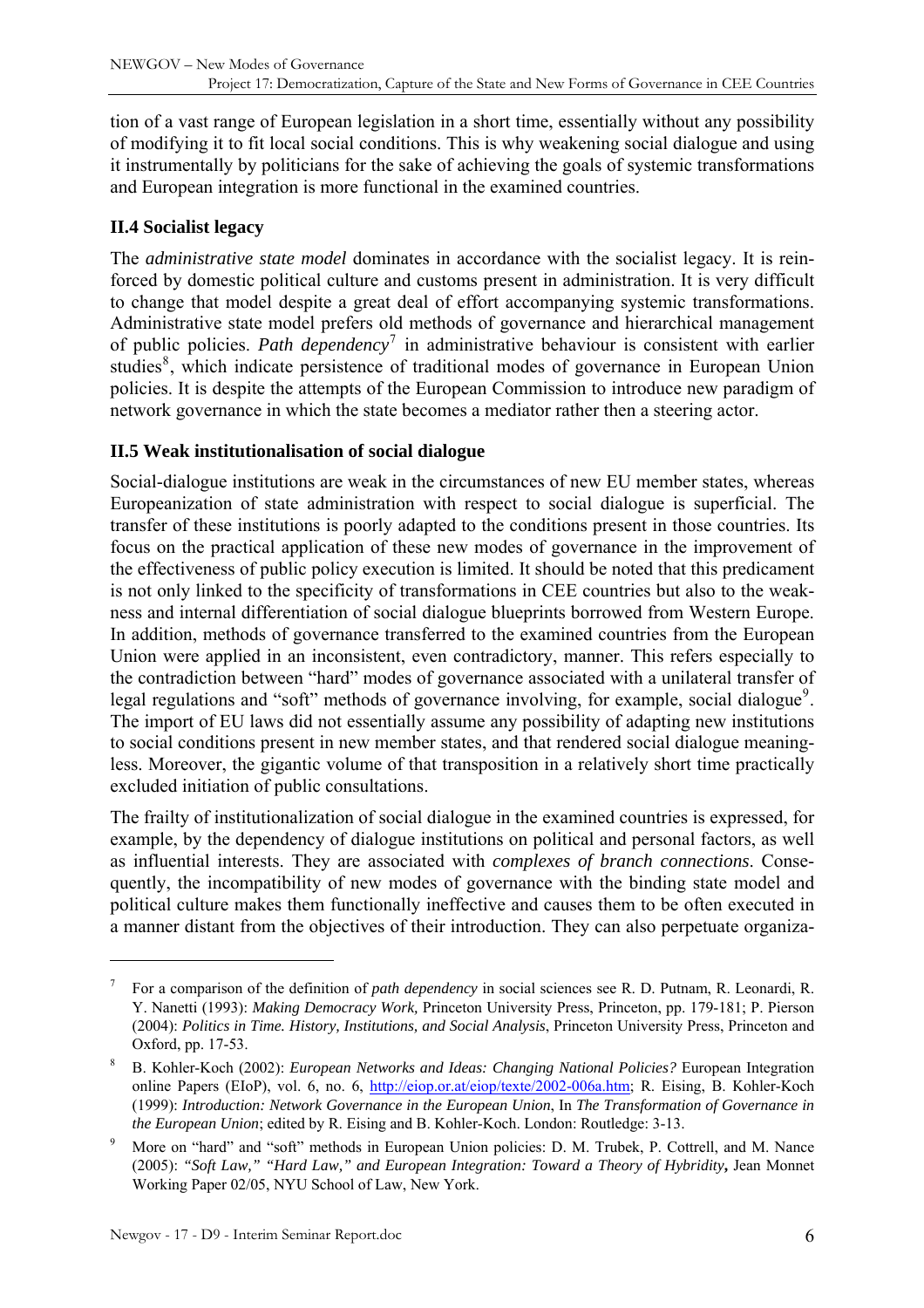<span id="page-6-0"></span>tional pathologies of a weak state and contribute to its further weakening. This is also linked to the *vicious circle* mechanism of weakening social-dialogue institutions. Instead of searching for solutions that would correct and reinforce these institutions, decision-makers try to circumvent them or look for agreements outside tripartite negotiations. One of the ways of avoiding is (similarly to the western European countries experience) a tendency to decentralise the system of social dialogue. One more way is creating more convenient forums of dialogue, for instance "jumping" to the arena of civic dialogue. Similarly to the experience of *social pacts* in western countries, this type of political initiative did not lead to the construction of permanent national-level civic dialogue structures and procedures, but was rather a one-off consultative and propaganda campaign serving the ends of government policy. The main aim of this practice was to render public policy-making more effective by avoiding insti-tutional stalemate and deadlocks<sup>[10](#page-6-1)</sup>. But in circumstances of administrative state the application of the new mode of governance of civic dialogue turned out to be completely ineffective, as Polish example has illustrated.

### **II.6 Legitimacy**

Under these conditions, the legitimizing function is the fundamental role reserved for social dialogue. It is parallel to the EU experience, where social and civic dialogues serve the legitimization of the European integration and individual European policies, compensating *democratic deficit* of community institutions<sup>[11](#page-6-2)</sup>. However, in EEC countries, dialogue institutions seem to be used less for the purpose of gaining societal acceptance of difficult systemic changes or public policies and more for the purpose of compensating for the weakness of the parties to dialogue. It is used by social partners and administration representatives, including politicians preparing for elections, to raise their standing in the society.

<span id="page-6-1"></span><sup>10</sup> Comp. A. Héritier (2003): *New Modes of Governance in Europe: Increasing political efficency and policy effectiveness.* In: Tanja A. Boerzel and Rachel Cichowski (eds.), *State of the European Union*. Oxford, Oxford University Press, 105-126.

<span id="page-6-2"></span><sup>11</sup> Comp. V. A. Schmidt (2003): *The European Union Democratic Legitimacy in a Regional State*? Political Science Series no. 91, Institute for Advanced Studies, Vienna.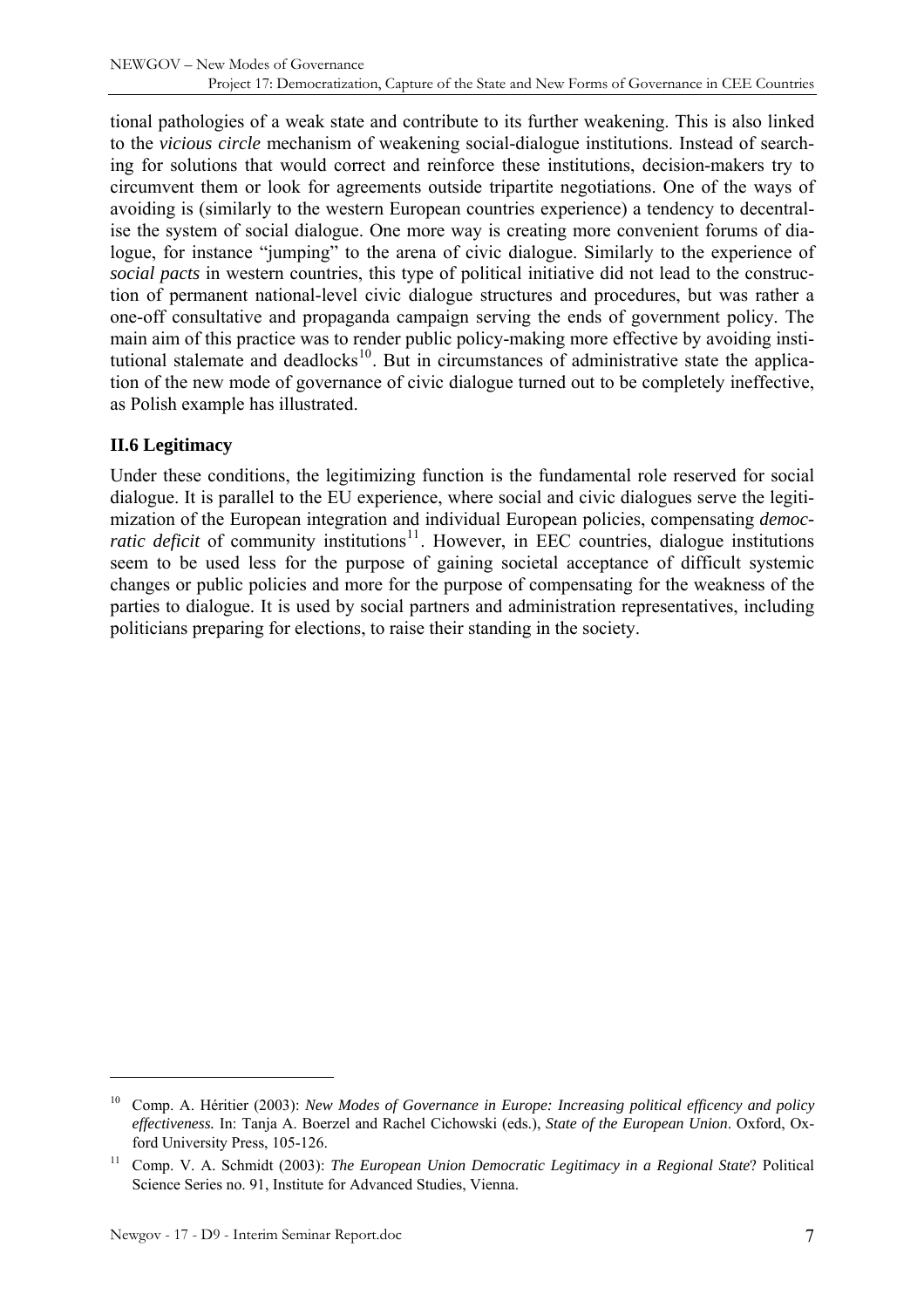# <span id="page-7-0"></span>**III. Programme of the Seminar**

#### **New Modes of Governance**

# **Interim Seminar: Civic and Social Dialogue in New Member Countries of the EU 20 February 2006, Institute of Public Affairs**

| 10:30 | Opening of the seminar<br>Professor Lena Kolarska-Bobińska, IPA Director                                                                                              |
|-------|-----------------------------------------------------------------------------------------------------------------------------------------------------------------------|
| 10:45 | Social and civic dialogue in Central Europe. Key finding of the research<br>Dr Tomasz Grosse, IPA NewGov Senior Researcher                                            |
| 11:15 | Discussion                                                                                                                                                            |
| 11:40 | Coffee break                                                                                                                                                          |
| 11:50 | Similarities and differences of new modes of governance in new EU member<br>countries<br>Erik Sootla, author of the report "Social and civic dialogue: Estonian case" |
| 12:20 | Discussion                                                                                                                                                            |
| 12:45 | Lunch                                                                                                                                                                 |
| 13:20 | Civic dialogue: old or new mode?<br>Mateusz Fałkowski, IPA NewGov Researcher                                                                                          |
| 13:50 | Discussion                                                                                                                                                            |
| 14:15 | Cluster leader final remarks<br>Professor Tanja Boerzel, Free University Berlin                                                                                       |